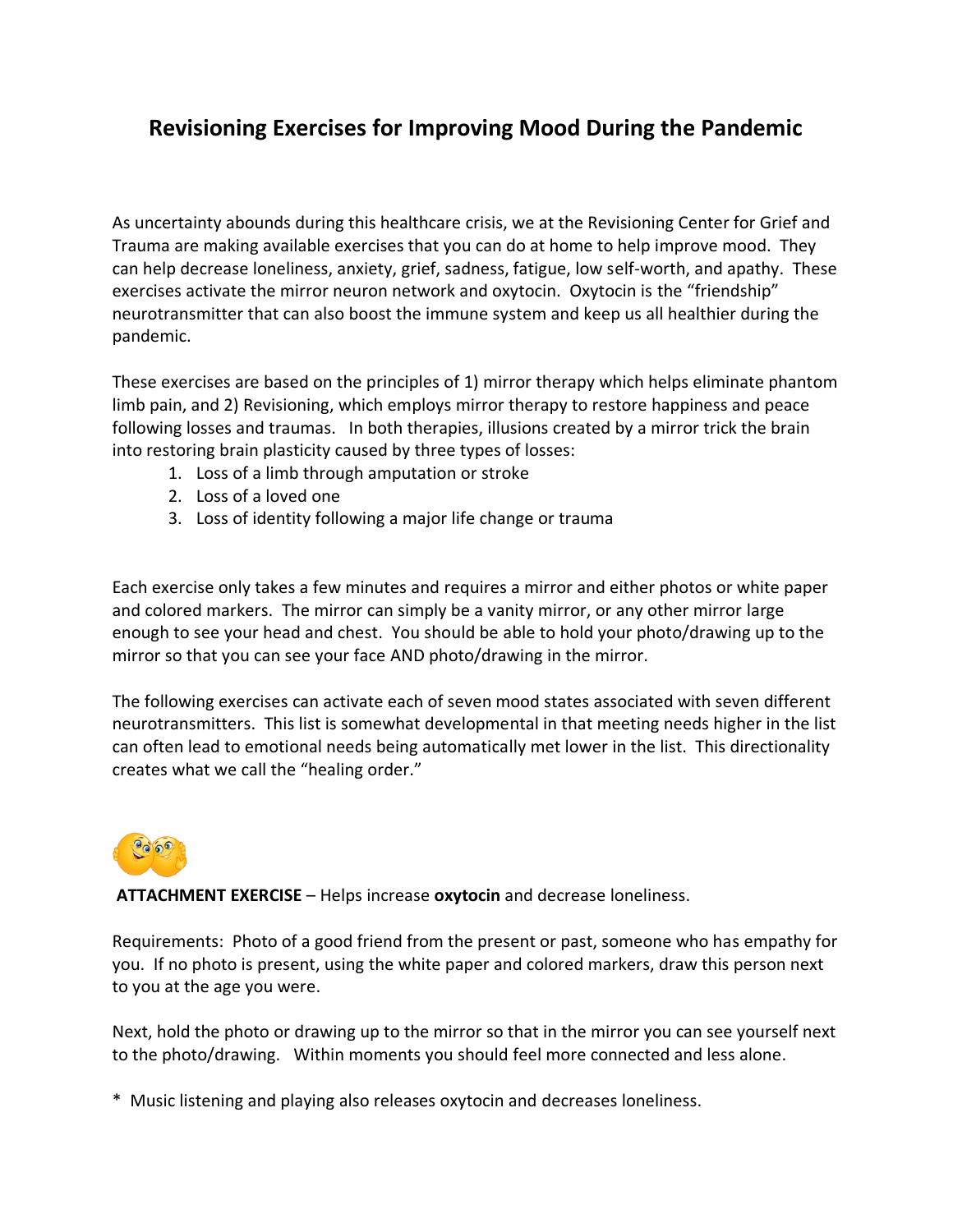

**CALMNESS EXERCISE** – Helps increase **GABA**, another major relaxing chemical in the brain.

Requirements: Vacation photo or drawing showing a setting of relaxation. This could be your favorite vacation photo or someplace you would like to go. Show the photo "Full Screen" on your computer. With the computer (or drawing) sitting on your lap or desk, turn the screen around facing the mirror in front of you so that you can see yourself behind your relaxing scene. Notice that you feel more immersed in the relaxing scene than looking at it straight on.

**EMOTIONAL REGULATION EXERCISE** – Helps increase **endorphins** and relieve emotional and physical pain.

Requirements: Many of us are facing job losses, inability to socialize, or even use the gym. This exercise can help us re-find our happy identity before the pandemic hit. Take a photo of you at your peak happiness before the pandemic (months or years). Or you can draw yourself doing a fun activity from before the pandemic. Hold the photo/drawing up to a mirror in front of you. You should be able to see yourself and the photo/drawing in the mirror. Notice the feelings that arise. Before happiness ensues, some grief may arise over the loss. Be mindful of your emotions so that you let them pass through you without reacting to them. Most people feel reconnected to their pre-loss identity and happiness by the next day.

**HAPPINESS EXERCISE** – Helps increase **dopamine**, the pleasure chemical in the brain.

Requirements: Photo or drawing of yourself participating in a fun activity from your recent or distant past. Turn this photo/drawing around to the mirror reflecting your face and image. Happiness should appear. Relish in this joy for as long as you want.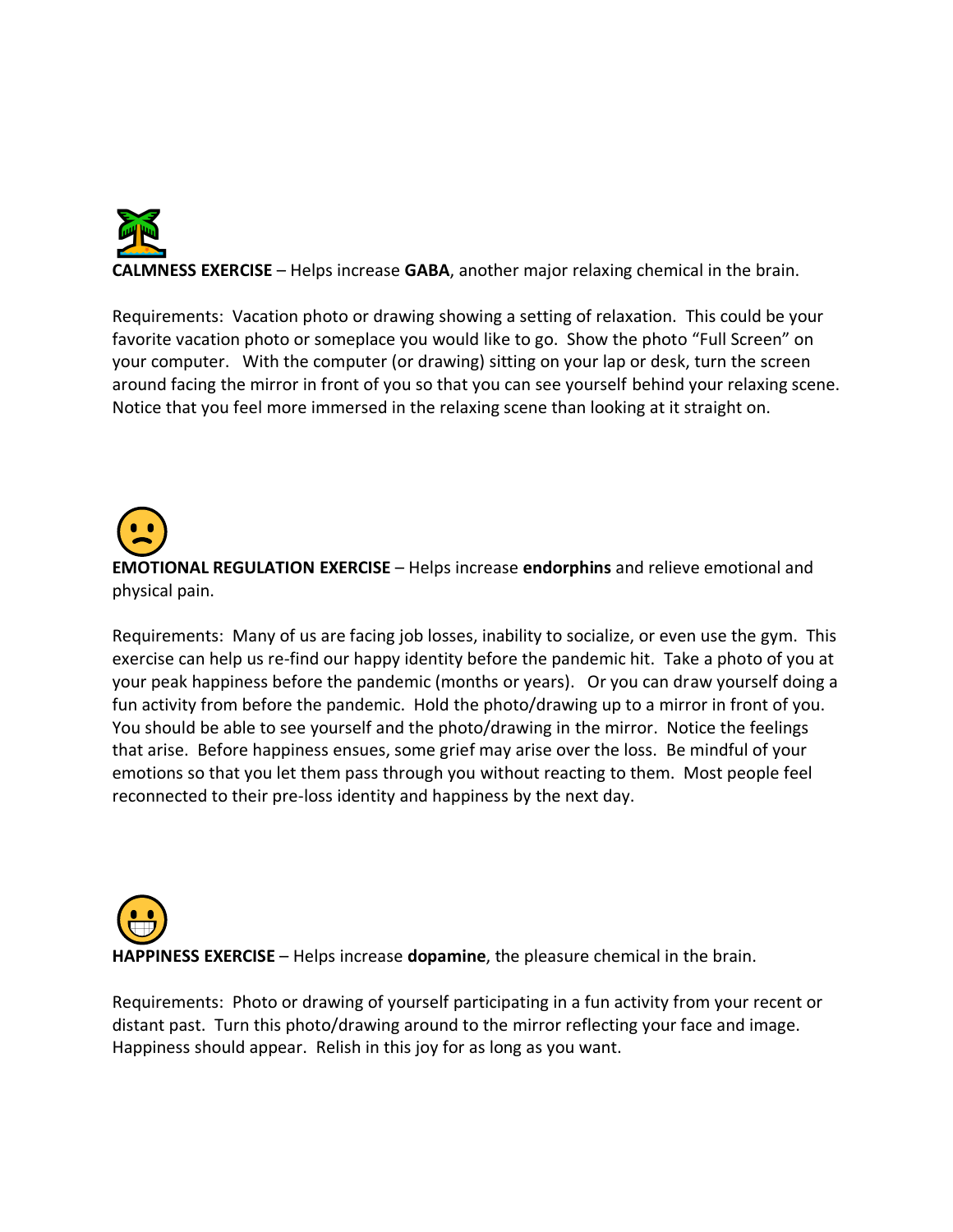

**ENERGY AND MOTIVATION EXERCISE** – Helps increase **norepinephrine** and energy, and decrease procrastination.

Requirements: Find a photo or draw yourself (at any age) doing an activity which involves some energy or sustained activity like dancing, cycling, skiing, downhill skiing, roller-blading, etc). Turn it around to the mirror so that you can see the photo/drawing and your face. You should feel some increased happiness or energy. Having used this exercise clinically, clients normally feel recharged over the next few days or weeks and tend to take on tasks they had been procrastinating.



Requirements: Use a photo (or drawing) of yourself when you felt important, successful, or confident. Consider times when you graduated, won an honor, achieved an award, were promoted, etc. Find a photo or draw yourself at this time of importance. Hold the phot/drawing up to the mirror and wait to begin feeling reconnected to that confidence you had in the photo/drawing.



**FLOW EXERCISE** – Helps increase **anandamide**, the brain chemical associated with times when you feel totally immersed or engaged in an activity, or flow.